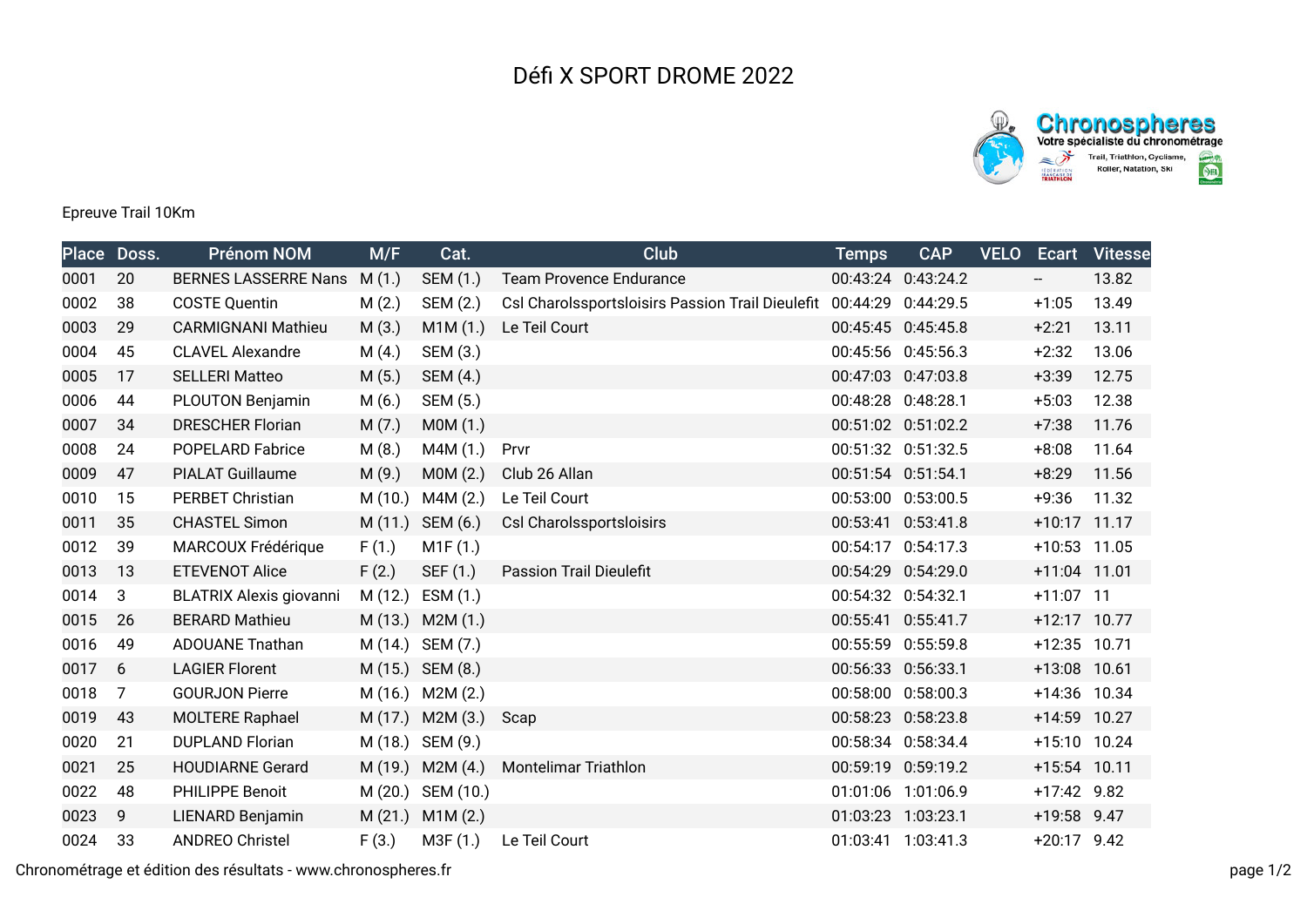|            | Place Doss.    | <b>Prénom NOM</b>           | M/F     | Cat.             | <b>Club</b>                 | <b>Temps</b> | <b>CAP</b>         | <b>VELO</b> |               | Ecart Vitesse |
|------------|----------------|-----------------------------|---------|------------------|-----------------------------|--------------|--------------------|-------------|---------------|---------------|
| 0025       | 27             | <b>BOURG André</b>          | M(22.)  | M7M (1.)         | Le Teil Court               |              | 01:03:58 1:03:58.6 |             | $+20:34$ 9.38 |               |
| 0026       | 37             | <b>GUIRONNET Mickael</b>    |         | M (23.) M1M (3.) |                             |              | 01:04:04 1:04:04.0 |             | $+20:39$ 9.37 |               |
| 0027       | 51             | <b>ROBERT Mathieu</b>       | M(24.)  | M1M(4.)          |                             |              | 01:04:41 1:04:41.3 |             | $+21:17$ 9.28 |               |
| 0028       | 22             | <b>BENE Caroline</b>        | F(4.)   | MOF(1.)          |                             |              | 01:04:43 1:04:43.6 |             | $+21:19$ 9.27 |               |
| 0029       | 31             | <b>BRUYÈRE Martin</b>       | M(25.)  | JUM(1.)          |                             |              | 01:05:46 1:05:46.2 |             | +22:22 9.12   |               |
| 0030       | 11             | <b>FRITEAU Lucie</b>        | F(5.)   | SEF (2.)         |                             |              | 01:05:58 1:05:58.6 |             | $+22:34$ 9.09 |               |
| 0031       | $\mathbf{1}$   | <b>DESHAYES Matthieu</b>    | M(26.)  | MOM(3.)          |                             |              | 01:06:45 1:06:45.1 |             | +23:20 8.99   |               |
| 0032       | 46             | <b>FOGLIARINI Anthony</b>   | M(27.)  | JUM (2.)         | Csl                         |              | 01:07:37 1:07:37.8 |             | $+24:13$ 8.87 |               |
| 0033       | 30             | DECOUX Jean-Renaud          | M(28.)  | MOM(4.)          |                             |              | 01:07:57 1:07:57.4 |             | $+24:33$ 8.83 |               |
| 0034       | 14             | <b>LEVY Céline</b>          | F(6.)   | M1F(2.)          | Triathlon Romanais Péageois |              | 01:09:40 1:09:40.8 |             | $+26:16$ 8.61 |               |
| 0035       | 19             | <b>LAVAL Fabienne</b>       | F(7.)   | M3F (2.)         | Le Teil Court               |              | 01:12:58 1:12:58.5 |             | +29:34 8.22   |               |
| 0036       | 42             | <b>FETTANI Georges</b>      | M (29.) | M4M (3.)         |                             |              | 01:13:03 1:13:03.2 |             | +29:38 8.21   |               |
| 0037       | 18             | POUDEVIGNE Sylvie           | F(8.)   | M4F(1.)          | Le Teil Court               |              | 01:14:07 1:14:07.4 |             | +30:43 8.09   |               |
| 0038       | 32             | <b>GIAVARINI Corinne</b>    | F(9.)   | M5F (1.)         | Le Teil Court               |              | 01:15:13 1:15:13.8 |             | +31:49 7.98   |               |
| 0039       | 28             | <b>RENAUDIER Sophie</b>     | F(10.)  | M2F(1.)          |                             |              | 01:17:47 1:17:47.3 |             | +34:23 7.71   |               |
| 0040       | 36             | <b>PERBET Agnes</b>         | F(11.)  | M4F (2.)         | Le Teil Court               |              | 01:23:13 1:23:13.0 |             | +39:48 7.21   |               |
| 0041       | 12             | <b>THERON Marie therese</b> | F(12.)  | M8F (1.)         | Le Teil Court               |              | 01:23:13 1:23:13.0 |             | +39:48 7.21   |               |
| 0042       | 16             | <b>BOUVIER Philippe</b>     | M (30.) | M2M (5.)         | Le Teil Court               |              | 01:24:17 1:24:17.6 |             | +40:53 7.12   |               |
| 0043       | 10             | <b>AMALRIC Joris</b>        | M(31.)  | SEM (11.)        |                             |              | 01:24:58 1:24:58.8 |             | +41:34 7.06   |               |
| 0044       | 50             | <b>BADJI Christophe</b>     | M (32.) | MOM(5.)          |                             |              | 01:28:02 1:28:02.4 |             | +44:38 6.82   |               |
| <b>DNS</b> | $\overline{2}$ | <b>DIOUDONNAT Clemence</b>  | F.      | <b>SEF</b>       |                             | <b>DNS</b>   |                    |             |               |               |
| <b>DNS</b> | 4              | <b>BLATRIX Estelle</b>      | F       | M <sub>2F</sub>  | Amberieu Marathon           | <b>DNS</b>   |                    |             |               |               |
| <b>DNS</b> | 5              | <b>NOISILLER Sonia</b>      | F.      | <b>SEF</b>       |                             | <b>DNS</b>   |                    |             |               |               |
| <b>DNS</b> | 8              | <b>MONGNOT Melanie</b>      | F.      | M <sub>2F</sub>  |                             | <b>DNS</b>   |                    |             |               |               |
| <b>DNS</b> | 23             | <b>BONNARD Philippe</b>     | М       | M4M              |                             | <b>DNS</b>   |                    |             |               |               |
| <b>DNS</b> | 40             | <b>ROBERT Mathieu</b>       | M       | M <sub>1</sub> M |                             | <b>DNS</b>   |                    |             |               |               |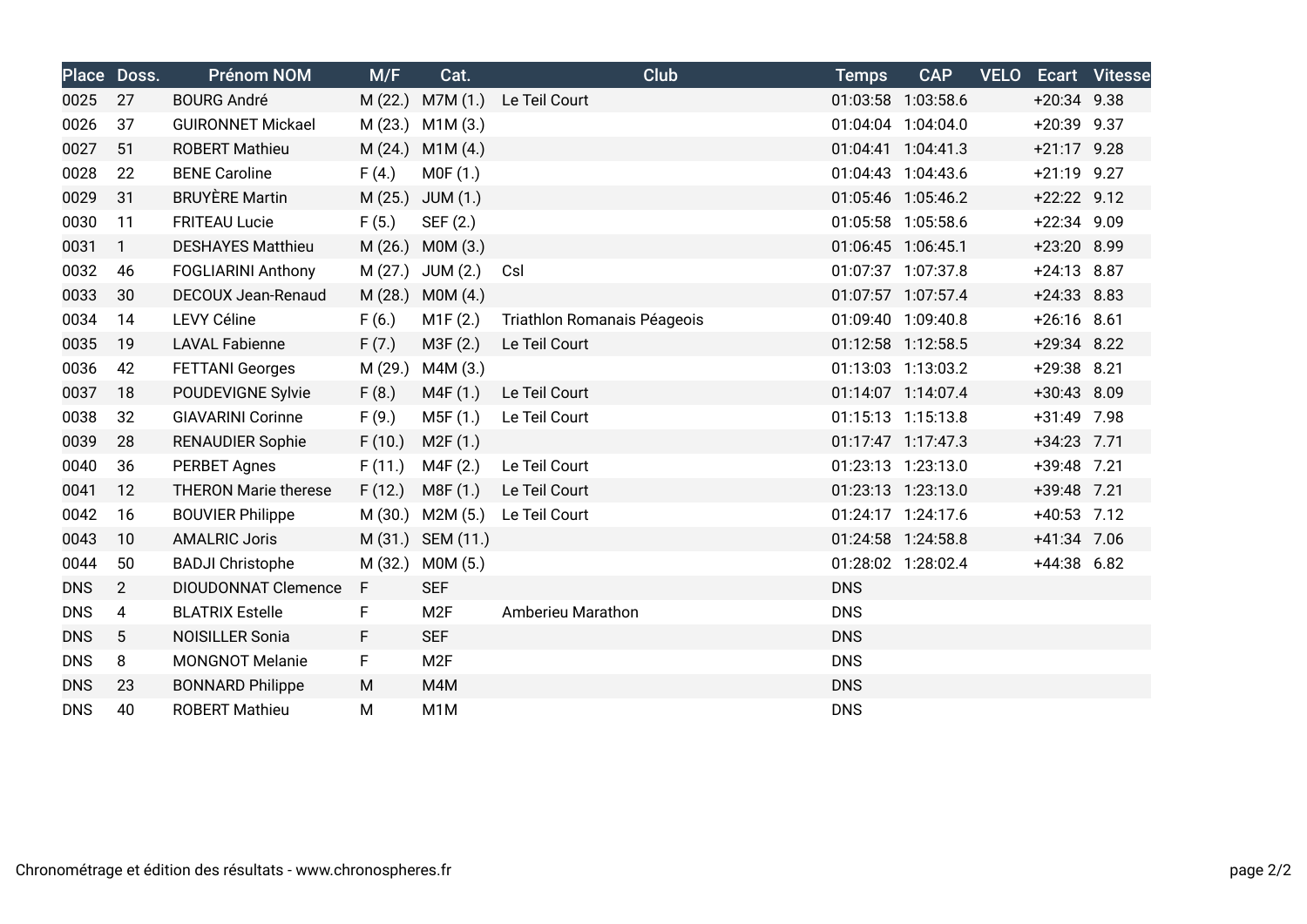

## Epreuve Vetathlon Solo

| <b>Place</b> | Doss. | <b>Prénom NOM</b>       | M/F     | Cat.            | <b>Club</b>                   | <b>Temps</b> | <b>CAP</b>         | <b>VELO</b>                            | Ecart    | <b>Vitesse</b> |
|--------------|-------|-------------------------|---------|-----------------|-------------------------------|--------------|--------------------|----------------------------------------|----------|----------------|
| 0001         | 245   | <b>DELOLME Félix</b>    | M(1.)   | SEM (1.)        | Tryssingeaux                  | 01:48:38     | 0:47:41.3          | $1:00:57.2 -$                          |          | 16.02          |
| 0002         | 291   | <b>FAURE Hervé</b>      | M(2.)   | M2M(1.)         | Equipe Cmi                    | 01:53:40     |                    | 0:44:00.7 1:09:40.1 +5:02              |          | 15.31          |
| 0003         | 223   | <b>RAYBAUD Nicolas</b>  | M(3.)   | M0M (1.)        | Team Organicoach Xterra       |              |                    | 01:56:24 0:45:42.7 1:10:41.9           | $+7:46$  | 14.95          |
| 0004         | 255   | <b>THERON Hugo</b>      | M(4.)   | SEM (2.)        |                               | 01:56:31     |                    | $0:47:53.7$ 1:08:37.2 +7:52            |          | 14.93          |
| 0005         | 212   | <b>BARBIER Mathieu</b>  | M(5.)   | SEM (3.)        | Triathlon Montélimar          |              |                    | 01:57:05  0:46:11.6  1:10:54.3  +8:27  |          | 14.86          |
| 0006         | 239   | <b>LAURENT Romain</b>   | M(6.)   | MOM(2.)         |                               | 01:57:18     |                    | 0:48:31.6 1:08:46.8                    | $+8:39$  | 14.83          |
| 0007         | 225   | <b>LALEVEE Benoit</b>   | M(7.)   | M4M(1.)         | <b>Mille Pattes Triathlon</b> |              |                    | 01:58:14 0:49:55.6 1:08:18.9 +9:35     |          | 14.72          |
| 0008         | 246   | <b>ABRIAL Xavier</b>    | M(8.)   | M2M(2.)         | Tryssingeaux                  | 01:59:21     |                    | 0:48:22.6 1:10:58.9 +10:43             |          | 14.58          |
| 0009         | 215   | <b>ARMAND Yvan</b>      | M(9.)   | M3M(1.)         | <b>Team K-Lamp France</b>     |              |                    | 02:01:34  0:49:51.7  1:11:43.0  +12:56 |          | 14.31          |
| 0010         | 210   | <b>COTTE Sébastien</b>  | M(10.)  | M2M(3.)         | Triathlon Montélimar          | 02:02:11     |                    | 0:47:39.8 1:14:31.3 +13:32             |          | 14.24          |
| 0011         | 211   | <b>CLAVE Michael</b>    | M(11.)  | M1M(1.)         | <b>Combovin Vercors Trail</b> | 02:03:01     |                    | 0:48:00.6 1:15:01.1 +14:23             |          | 14.14          |
| 0012         | 240   | <b>AZEMARD Romain</b>   | M(12.)  | SEM (4.)        |                               | 02:03:21     |                    | 0:51:27.6 1:11:53.6 +14:42             |          | 14.11          |
| 0013         | 233   | <b>SALLES Sébastien</b> | M (13.) | M1M(2.)         | <b>Montelimar Triathlon</b>   |              |                    | 02:04:36  0:48:09.1  1:16:27.1  +15:57 |          | 13.96          |
| 0014         | 213   | <b>FAY David</b>        | M (14.) | M3M (2.)        | Macadam 07                    | 02:05:07     |                    | 0:49:56.0 1:15:11.6 +16:29             |          | 13.91          |
| 0015         | 244   | <b>LIMOUSIN Michel</b>  | M(15.)  | M1M(3.)         | Aucun                         |              |                    | 02:05:08  0:49:32.0  1:15:36.0  +16:29 |          | 13.91          |
| 0016         | 247   | <b>DURAND Evann</b>     | M (16.) | JUM(1.)         |                               |              |                    | 02:07:20 0:52:28.6 1:14:51.4 +18:41    |          | 13.66          |
| 0017         | 289   | <b>GIRARD Nicolas</b>   | M(17.)  | M2M(4.)         |                               |              | 02:07:36 0:48:05.1 | 1:19:31.0 +18:57                       |          | 13.64          |
| 0018         | 216   | RIVALS Frédéric         | M (18.) | M1M(4.)         | Vcv                           |              |                    | 02:08:48  0:51:57.7  1:16:50.7  +20:09 |          | 13.51          |
| 0019         | 224   | PIETRENKO Hélène        | F(1.)   | M1F(1.)         | Liv Cycling, Bike Club Mours  |              |                    | 02:09:15 0:55:53.8 1:13:22.1           | $+20:37$ | 13.46          |
| 0020         | 231   | <b>FERRATO Amandine</b> | F(2.)   | M1F(2.)         |                               |              |                    | 02:09:37  0:48:10.4  1:21:27.1  +20:58 |          | 13.42          |
| 0021         | 243   | <b>GONZALES Leo</b>     | M (19.) | <b>JUM (2.)</b> |                               |              |                    | 02:11:13  0:51:33.5  1:19:39.5  +22:34 |          | 13.26          |
| 0022         | 218   | <b>LEMOINE Anthony</b>  | M(20.)  | MOM(3.)         | <b>Tricastin Triathlon</b>    | 02:11:41     |                    | 0:47:55.6 1:23:45.9 +23:02             |          | 13.21          |
| 0023         | 226   | <b>LEVY Jerpme</b>      | M(21.)  | M2M(5.)         | Triathlon Romanais Péageois   |              |                    | 02:12:04  0:51:18.4  1:20:46.1  +23:26 |          | 13.17          |
| 0024         | 238   | <b>GOUNON Laurent</b>   | M(22.)  | M3M (3.)        | Tri 07                        |              |                    | 02:13:30  0:57:26.9  1:16:03.9  +24:52 |          | 13.03          |

Chronométrage et édition des résultats - www.chronospheres.fr page 1/3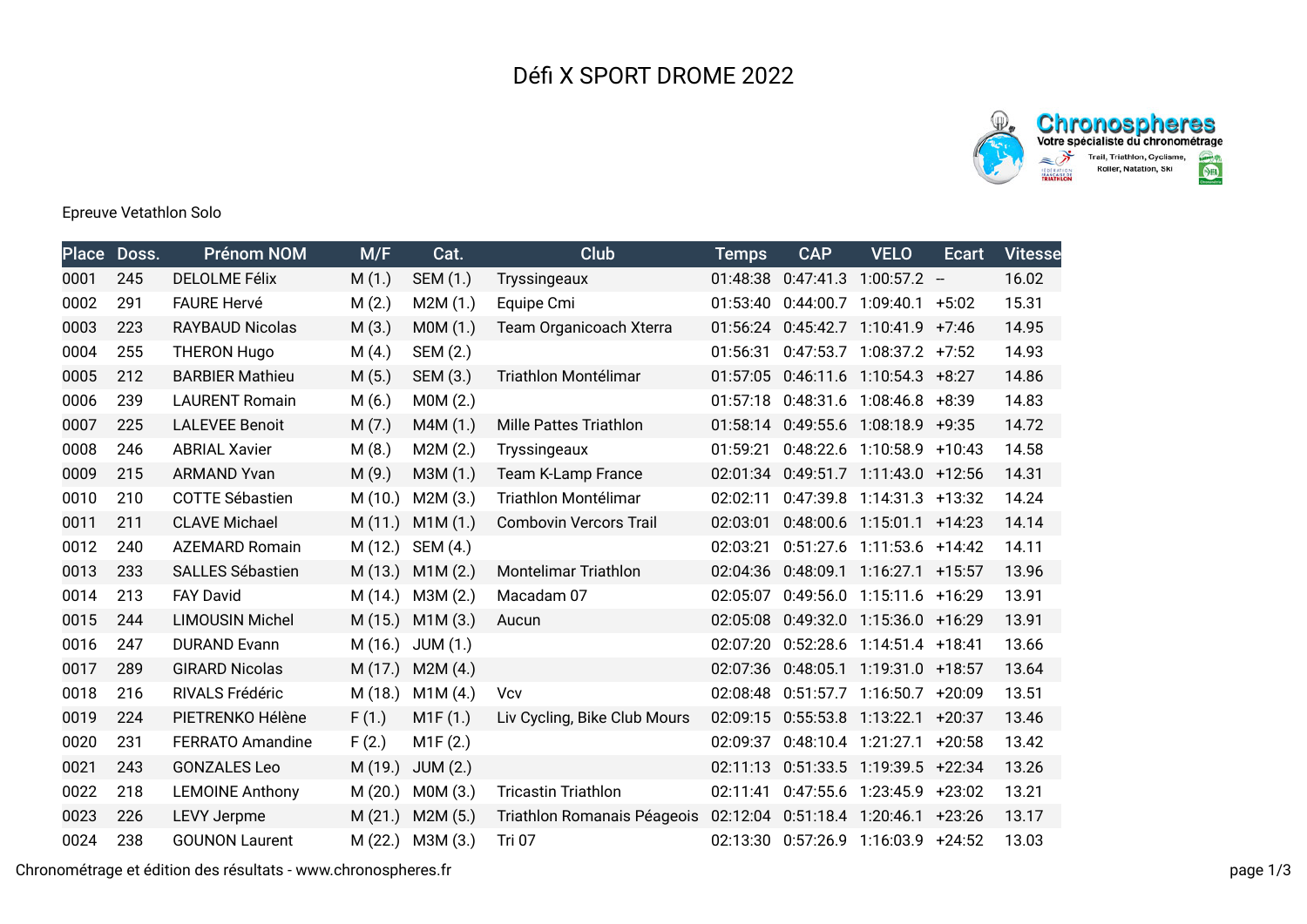|      | Place Doss. | <b>Prénom NOM</b>        | M/F     | Cat.             | Club                        | <b>Temps</b> | <b>CAP</b> | <b>VELO</b>                            | <b>Ecart</b> | <b>Vitesse</b> |
|------|-------------|--------------------------|---------|------------------|-----------------------------|--------------|------------|----------------------------------------|--------------|----------------|
| 0025 | 232         | <b>COMTE Patrice</b>     | M(23.)  | M1M(5.)          |                             |              |            | 02:13:38  0:53:44.3  1:19:54.1  +24:59 |              | 13.02          |
| 0026 | 214         | <b>RAMIREZ François</b>  | M (24.) | M3M (4.)         | Uc Aubenas                  |              |            | 02:16:07  0:54:00.2  1:22:06.9  +27:28 |              | 12.78          |
| 0027 | 242         | <b>DAVIN Sébastien</b>   | M(25.)  | M2M(6.)          | <b>Tricastin Triathlon</b>  |              |            | 02:17:33  0:53:30.3  1:24:02.7  +28:54 |              | 12.65          |
| 0028 | 227         | <b>REY Jean-François</b> |         | M (26.) SEM (5.) | Ggtri                       |              |            | 02:18:09  0:50:35.2  1:27:34.3  +29:30 |              | 12.59          |
| 0029 | 204         | <b>GUILLON Jean luc</b>  | M(27.)  | M4M(2.)          |                             |              |            | 02:18:11  0:57:41.8  1:20:29.9  +29:33 |              | 12.59          |
| 0030 | 248         | <b>QUESTIER Nicolas</b>  | M (28.) | MOM(4.)          | <b>Tri07 Privas</b>         |              |            | 02:18:32  0:58:48.5  1:19:43.5  +29:53 |              | 12.56          |
| 0031 | 203         | <b>DUCLOS Lionel</b>     |         | M (29.) M0M (5.) |                             |              |            | 02:19:41  0:51:13.7  1:28:27.3  +31:02 |              | 12.46          |
| 0032 | 237         | <b>FERNANDEZ Eric</b>    | M (30.) | M2M(7.)          | Tri07                       |              |            | 02:19:49  0:53:23.6  1:26:26.2  +31:11 |              | 12.44          |
| 0033 | 249         | <b>NAUROY Pascal</b>     | M(31.)  | M4M(3.)          |                             |              |            | 02:20:35 0:54:18.2 1:26:17.4 +31:57    |              | 12.38          |
| 0034 | 222         | <b>SPECOGNA Diane</b>    | F(3.)   | SEF (1.)         | <b>Montelimar Triathlon</b> |              |            | 02:21:38  0:55:37.9  1:26:01.0  +33:00 |              | 12.28          |
| 0035 | 288         | POULLOT Adrien           |         | M (32.) SEM (6.) | <b>Montelimar Triathlon</b> |              |            | 02:21:39 1:07:57.4 1:13:42.4 +33:01    |              | 12.28          |
| 0036 | 292         | <b>LAB Pierre</b>        |         | M (33.) M5M (1.) |                             |              |            | 02:23:12 0:58:59.0 1:24:13.2 +34:33    |              | 12.15          |
| 0037 | 284         | <b>GUENIN Matthieu</b>   |         | M (34.) M3M (5.) |                             |              |            | 02:25:55 0:59:59.2 1:25:56.3 +37:16    |              | 11.92          |
| 0038 | 228         | <b>RUIZ Corentin</b>     | M (35.) | SEM (7.)         | Ggtri                       |              |            | 02:28:46 1:04:21.9 1:24:24.4 +40:07    |              | 11.7           |
| 0039 | 230         | <b>LAVASTRE Cécil</b>    | M (36.) | M3M (6.)         |                             |              |            | 02:29:19 1:02:58.7 1:26:21.1 +40:41    |              | 11.65          |
| 0040 | 236         | <b>DHONT Emmanuel</b>    |         | M (37.) M1M (6.) |                             |              |            | 02:31:00  0:54:37.5  1:36:23.4  +42:22 |              | 11.52          |
| 0041 | 229         | DE CHIVRÉ Denis          |         | M (38.) M3M (7.) | Le Teil Court               |              |            | 02:31:01  0:53:51.8  1:37:09.6  +42:22 |              | 11.52          |
| 0042 | 290         | <b>BILLARD Nicolas</b>   |         | M (39.) M2M (8.) |                             |              |            | 02:31:29  0:57:26.9  1:34:02.1  +42:50 |              | 11.49          |
| 0043 | 205         | <b>FAYOLLE Baptiste</b>  |         | M (40.) SEM (8.) |                             |              |            | 02:32:15 0:55:58.9 1:36:16.7 +43:37    |              | 11.43          |
| 0044 | 251         | DA SILVA Joaquin         | M(41.)  | M2M (9.)         |                             |              |            | 02:33:03  0:55:10.3  1:37:53.6  +44:25 |              | 11.37          |
| 0045 | 234         | POUDEVIGNE Jean-Luc      | M(42.)  | M4M (4.)         | Le Teil Court               |              |            | 02:34:23  0:59:42.7  1:34:40.8  +45:44 |              | 11.27          |
| 0046 | 235         | <b>EYRAUD Anaïs</b>      | F(4.)   | MOF(1.)          | <b>Montelimar Triathlon</b> |              |            | 02:34:45  0:58:26.9  1:36:19.0  +46:07 |              | 11.24          |
| 0047 | 207         | <b>BLATRIX Olivier</b>   | M (43.) | M2M (10.)        |                             |              |            | 02:34:59 1:00:43.9 1:34:15.7 +46:21    |              | 11.23          |
| 0048 | 241         | <b>MONNIER Sebastien</b> | M (44.) | M2M (11.)        |                             |              |            | 02:35:17  0:51:16.4  1:44:01.3  +46:39 |              | 11.2           |
| 0049 | 221         | <b>FAY Dominique</b>     | F(5.)   | M2F(1.)          | Macadam 07                  |              |            | 02:36:30  0:58:05.9  1:38:24.2  +47:51 |              | 11.12          |
| 0050 | 254         | <b>BLONDEAU Rodolphe</b> | M (45.) | M2M (12.)        |                             |              |            | 02:42:01 1:04:43.9 1:37:17.8 +53:23    |              | 10.74          |
| 0051 | 293         | <b>BARTHELEMY Joris</b>  | M(46.)  | M1M(7.)          |                             |              |            | 02:49:53 1:00:36.1 1:49:16.9 +61:14    |              | 10.24          |
| 0052 | 209         | PUYOBRO Julien           |         | M (47.) SEM (9.) | <b>Asce Thales</b>          |              |            | 02:52:26 0:56:40.3 1:55:45.8 +63:47    |              | 10.09          |
| 0053 | 252         | <b>DUMAS David</b>       | M (48.) | M2M (13.)        |                             |              |            | 02:54:16 1:05:29.2 1:48:47.2 +65:37    |              | 9.98           |
| 0054 | 253         | <b>DUMAS Antonin</b>     | M (49.) | JUM(3.)          |                             |              |            | 02:54:16 1:05:29.1 1:48:47.2 +65:37    |              | 9.98           |
| 0055 | 287         | <b>NAUROY Sylvie</b>     | F(6.)   | M4F (1.)         |                             |              |            | 02:56:36 1:06:56.8 1:49:39.1 +67:57    |              | 9.85           |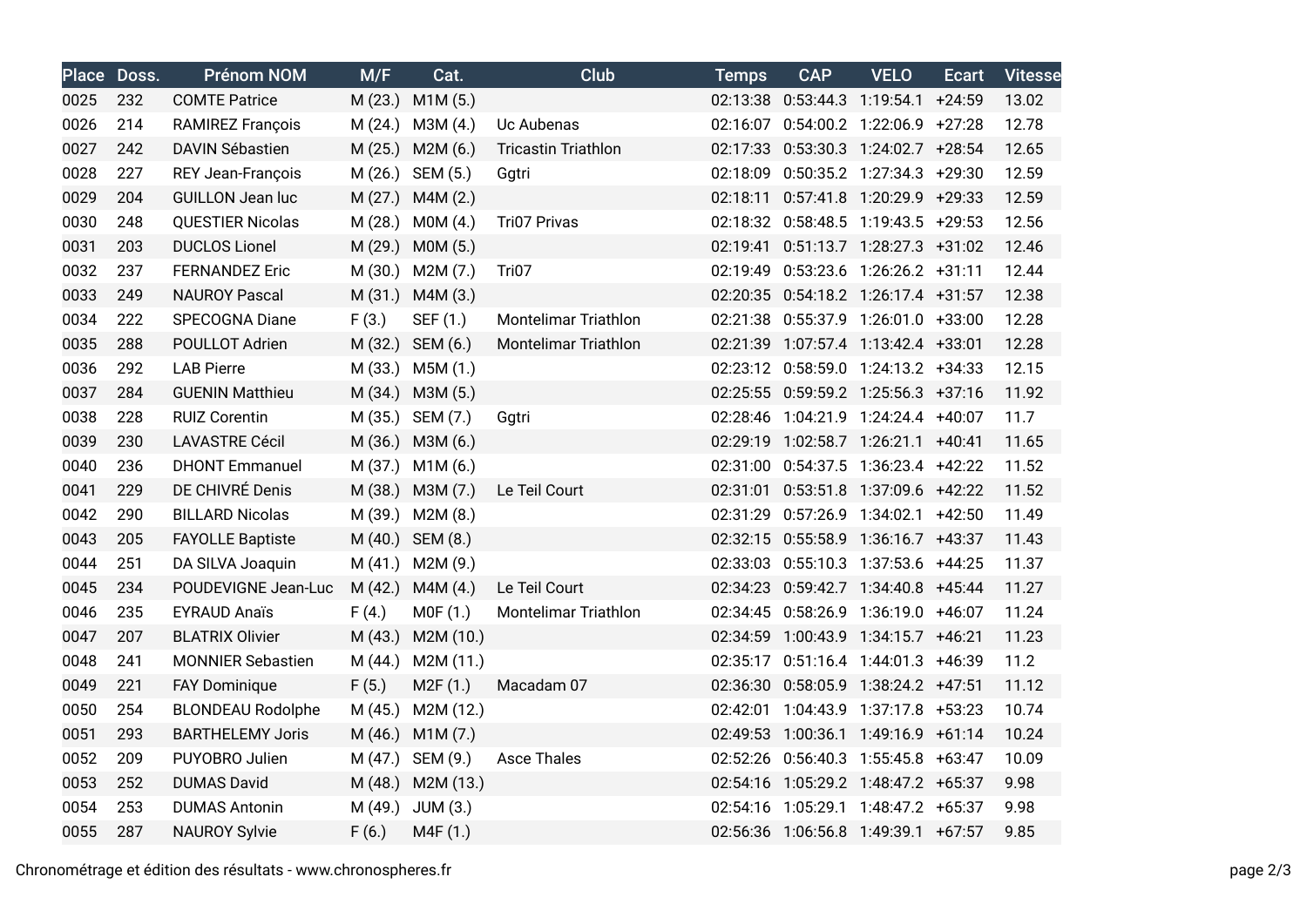|            | Place Doss. | <b>Prénom NOM</b>     | M/F    | Cat.       | Club                 | <b>Temps</b> | <b>CAP</b> | <b>VELO</b>                      | Ecart | <b>Vitesse</b> |
|------------|-------------|-----------------------|--------|------------|----------------------|--------------|------------|----------------------------------|-------|----------------|
| 0056       | 201         | <b>ARDIALE Elodie</b> | F(7.)  | MOF(2.)    |                      | 03:29:19     |            | 1:08:57.1 2:20:22.5 +100:41      |       | - 8.31         |
| 0057       | 202         | LOPES Janis           | M(50.) | MOM(6.)    |                      | 03:30:18     |            | 1:08:57.5 2:21:20.5 +101:39 8.27 |       |                |
| <b>DNF</b> | 217         | <b>PEYRET Fabien</b>  | М      | M2M        |                      | <b>DNF</b>   |            |                                  |       |                |
| <b>DNS</b> | 200         | <b>PLACE Bruno</b>    | M      | МЗМ        |                      | <b>DNS</b>   |            |                                  |       |                |
| <b>DNS</b> | 206         | <b>DAILLY Donovan</b> | М      | <b>SEM</b> |                      | <b>DNS</b>   |            |                                  |       |                |
| <b>DNS</b> | 208         | CABALLERO Romain      | M      | <b>MOM</b> |                      | <b>DNS</b>   |            |                                  |       |                |
| <b>DNS</b> | 219         | <b>MORFIN Renaud</b>  | М      | <b>SEM</b> |                      | <b>DNS</b>   |            |                                  |       |                |
| <b>DNS</b> | 220         | MOENNE-LOCCOZ Alain M |        | M8M        | Montelimar Triathlon | <b>DNS</b>   | 1:05:54.9  |                                  |       |                |
| <b>DNS</b> | 294         | DE FALCO Laurent      | М      | МЗМ        |                      | <b>DNS</b>   |            |                                  |       |                |
| <b>DNS</b> | 295         | <b>GUENIN Mathieu</b> | M      | МЗМ        | Team Atc 26          | <b>DNS</b>   |            |                                  |       |                |
| <b>DNS</b> | 296         | THERON Hugo           | М      | <b>SEM</b> |                      | <b>DNS</b>   |            |                                  |       |                |
| <b>DNS</b> | 297         | LOPEZ Gilbert         | Μ      | M3M        |                      | <b>DNS</b>   |            |                                  |       |                |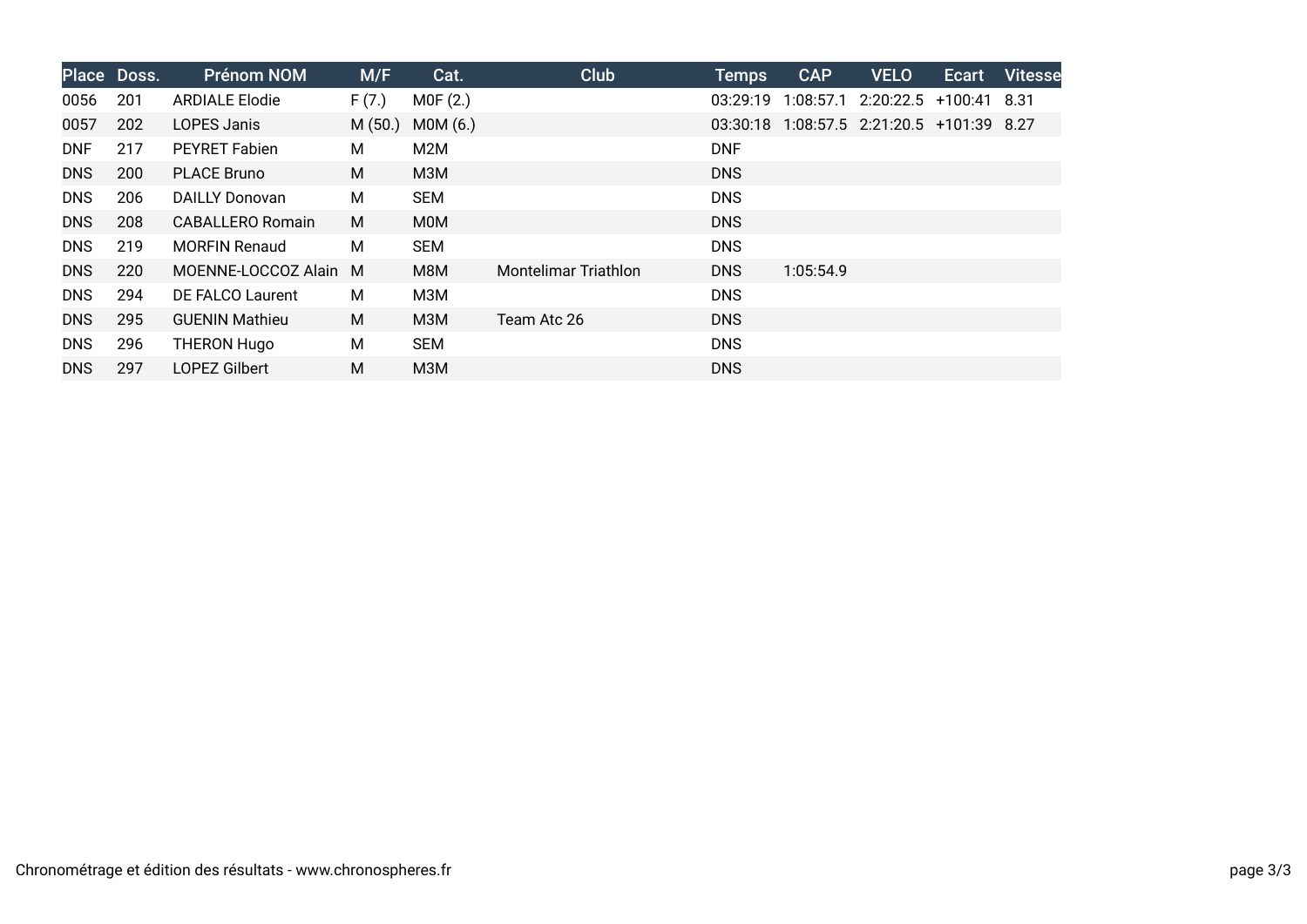



## Epreuve Vetathlon Relais

| <b>Place</b> | Doss. | <b>Prénom NOM</b>           | M/F     | Cat.       | Club                       | <b>Temps</b> | <b>CAP</b>          | <b>VELO</b>                            | Ecart                    | <b>Vitesse</b> |
|--------------|-------|-----------------------------|---------|------------|----------------------------|--------------|---------------------|----------------------------------------|--------------------------|----------------|
| 0001         | 329   | <b>BORDUJENKO Rémi</b>      | M(1.)   | MOM(1.)    | Team Atc 26                | 01:46:29     | 0:45:44.8           | 1:00:45.0                              | $\overline{\phantom{a}}$ | 16.34          |
| 0002         | 317   | <b>ROUBINET Vincent</b>     | M(2.)   | M1M(1.)    | Montelimar Triathlon       | 01:46:38     | 0:43:56.1           | $1:02:42.6$ +0:08                      |                          | 16.32          |
| 0003         | 341   | RIFFARD Jeremy              | M(3.)   | SEM (1.)   |                            | 01:48:39     | 0:44:01.4 1:04:38.0 |                                        | $+2:09$                  | 16.01          |
| 0004         | 314   | <b>ALTAMIRANO Sebastian</b> | M(4.)   | SEM (2.)   |                            | 01:53:41     |                     | 0:51:39.7 1:02:01.9                    | $+7:11$                  | 15.3           |
| 0005         | 331   | <b>SIMON Romain</b>         | M(5.)   | SEM (3.)   |                            | 01:55:49     |                     | $0:45:18.4$ 1:10:30.9 +9:19            |                          | 15.02          |
| 0006         | 303   | <b>FOMBARLET Cyril</b>      | M(6.)   | M1M(2.)    |                            |              | 01:57:45 0:53:00.0  | $1:04:45.0 +11:15$                     |                          | 14.78          |
| 0007         | 332   | <b>ROUX Sebastien</b>       | M(7.)   | SEM (4.)   | Outdoor07                  | 01:59:08     | 0:53:59.3           | 1:05:08.9 +12:38                       |                          | 14.6           |
| 0008         | 323   | <b>HOLUIGUE Antoine</b>     | M(8.)   | SEM (5.)   | Team Atc 26 Donzere        | 02:01:03     | 0:44:40.8           | 1:16:22.2 +14:33                       |                          | 14.37          |
| 0009         | 305   | <b>MALHOMME Thomas</b>      | M(9.)   | M1M(3.)    |                            | 02:01:16     | 0:50:00.3           | 1:11:15.9 +14:46                       |                          | 14.35          |
| 0010         | 330   | <b>LEARD Julien</b>         | M(10.)  | M1M(4.)    | Les Boussoles D'or         | 02:01:36     | 0:47:23.1           | $1:14:13.0 + 15:06$                    |                          | 14.31          |
| 0011         | 327   | LAFFET Raphaël              | M(11.)  | SEM (6.)   | Team Atc 26 Donzere        | 02:02:47     | 0:52:02.7           | $1:10:45.0$ +16:17                     |                          | 14.17          |
| 0012         | 322   | <b>BASSIER Lucas</b>        | M(12.)  | ESM (1.)   | <b>Asptt Grand Valence</b> | 02:02:48     | 0:47:13.8           | $1:15:35.0 + 16:19$                    |                          | 14.17          |
| 0013         | 320   | <b>LABBE Philippe</b>       | M (13.) | M1M(5.)    | <b>Team Pottok</b>         | 02:02:49     |                     | 0:47:30.8 1:15:18.3 +16:19             |                          | 14.17          |
| 0014         | 300   | <b>MARNAS Florian</b>       | M(14.)  | MOM(2.)    |                            | 02:04:57     | 0:50:47.0           | 1:14:10.0 +18:27                       |                          | 13.93          |
| 0015         | 319   | <b>AYME Cyril</b>           | M(15.)  | MOM(3.)    |                            |              |                     | 02:04:58  0:50:47.0  1:14:11.3  +18:28 |                          | 13.92          |
| 0016         | 325   | RIFFARD Manon               | F(1.)   | SEF (1.)   |                            |              |                     | 02:05:24 1:01:04.3 1:04:20.4 +18:54    |                          | 13.87          |
| 0017         | 309   | <b>CHASTAGNIER Olivia</b>   | F(2.)   | SEF (2.)   | Le Teil Court              |              |                     | 02:06:56 0:52:44.3 1:14:11.7 +20:26    |                          | 13.71          |
| 0018         | 316   | <b>LOCHE Nicolas</b>        | M(16.)  | SEM (7.)   |                            | 02:08:30     |                     | 0:51:02.7 1:17:27.4 +22:00             |                          | 13.54          |
| 0019         | 334   | <b>VIAL Richard</b>         | M(17.)  | M3M (1.)   | <b>V<sub>cv</sub></b>      | 02:09:01     |                     | 0:59:54.8 1:09:06.2 +22:31             |                          | 13.49          |
| 0020         | 315   | <b>MOURI Brian</b>          | M(18.)  | M2M(1.)    |                            | 02:10:20     | 1:00:06.5           | $1:10:13.4$ +23:50                     |                          | 13.35          |
| 0021         | 312   | <b>CALLEBAUT Mats</b>       | M (19.) | SEM (8.)   |                            |              | 02:10:53 1:02:13.1  | $1:08:40.5$ +24:23                     |                          | 13.29          |
| 0022         | 318   | ESTRADA Jonathan            | M(20.)  | MOM(4.)    |                            |              | 02:11:22 0:54:47.3  | $1:16:34.8$ +24:52                     |                          | 13.24          |
| 0023         | 307   | <b>CHIFFLET Melle</b>       | F(3.)   | ESF $(1.)$ | Usa Aubenas                |              |                     | 02:13:30  0:56:05.5  1:17:24.8  +27:00 |                          | 13.03          |
| 0024         | 328   | <b>MERCIER Johan</b>        | M(21.)  | JUM(1.)    | Team Atc 26 Donzere        |              |                     | 02:18:09  0:57:01.1  1:21:08.3  +31:39 |                          | 12.59          |

Chronométrage et édition des résultats - www.chronospheres.fr page 1/2